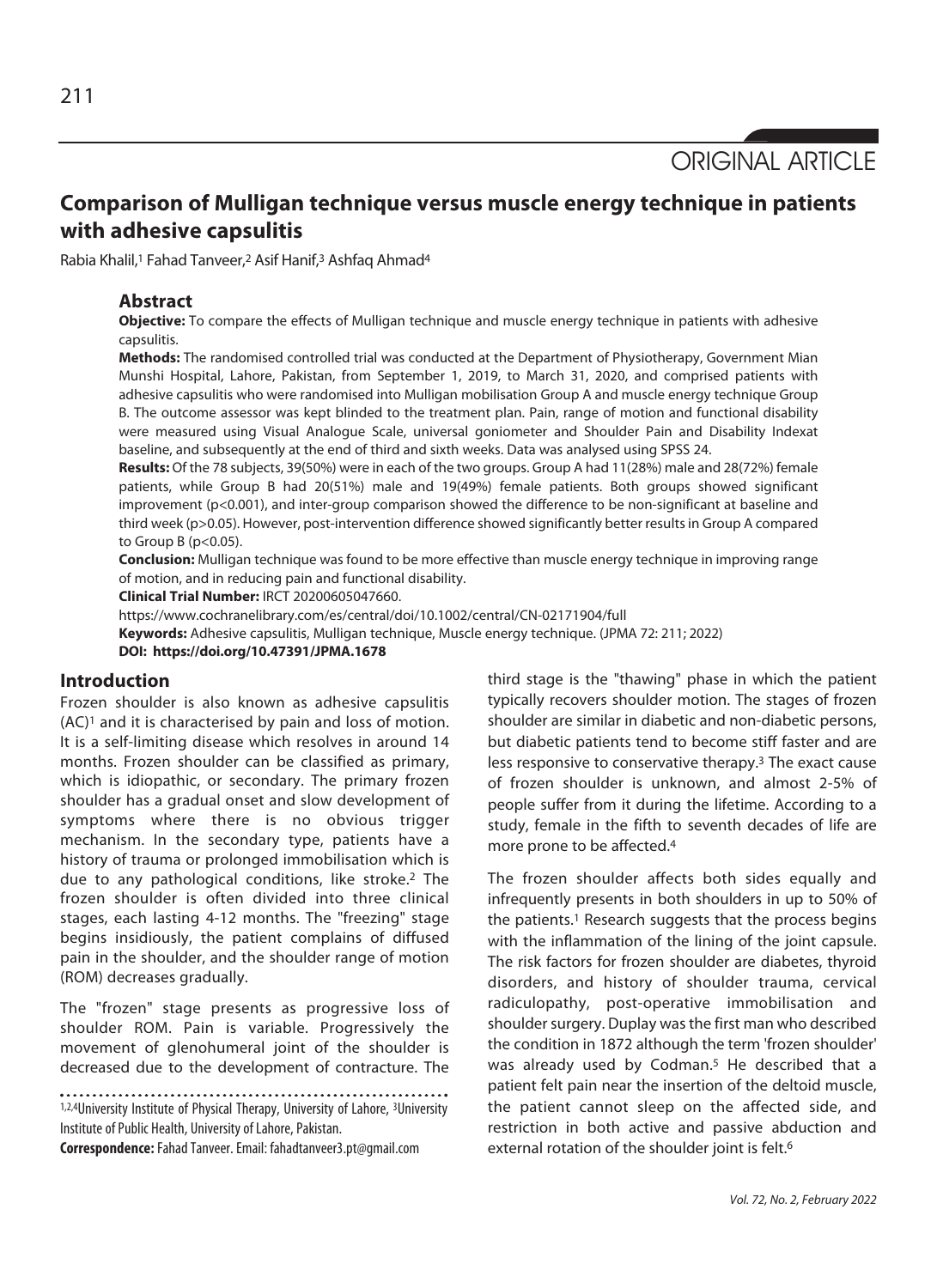Many patients come with severe pain and restriction of shoulder motion due to weakness from rotator cuff tears or neurological deficits which appear as a separate clinical entity and the patients have no underlying cause for frozen shoulder.7 The characteristics of AC are known as shortening, thickening fibrosis of the capsule surrounding the shoulder joint. The volume of the capsule decreases due to tightness of ligaments that surround the shoulder joint which also decrease the joint ROM.4

AC is a clinical diagnosis made on the basis of a history of the gradual onset of severe shoulder pain with progressive limitation of active and passive glenohumeral movements. Gradually this area thickens and results in the shoulder becoming stiffer and more painful. Exercise therapy with heating increases the extensibility of collagen or alters viscoelastic properties of the connective tissues.6

The muscle energy technique (MET) is non-invasive. The muscle stretch helps in lengthening the muscles and fascia. MET primarily affects the soft tissues, but it also has a major role in joint mobilisation which increases ROM as well as muscle extensibility and flexibility by means of a mechanism known as "increased tolerance to stretch." Both the Mulligan mobilisation technique (MMT) and MET have proven to be effective in reducing pain and restoring function of shoulder, but no study has shown one of these techniques to be superior than the other.4

MET helps in improvement of glenohumeral horizontal adduction and internal rotation. A study said MET and post-isometric techniques, such as proprioceptive neuromuscular facilitation (PNF), are more effective than static stretching for improving extensibility of the shortened muscles.8

MMT was introduced in1999. According to this technique, the patient can move the limb in the pain-free region if its accessory glides are reduced or restored. In mobilisation with movement techniques, similar principles can be applied to the treatment of peripheral musculoskeletal disorders.9 The MMT technique is based on the Kaltenborn principles of passive mobilisation technique.10

The current study was planned to compare the effect of MMT and MET in AC patients.

# **Patients and Methods**

The randomised controlled trial was conducted at the Department of Physiotherapy, Government Mian Munshi Hospital, Lahore, Pakistan, from September 1, 2019, to March 31, 2020. After approval from the ethics

review board of the University of Lahore (UOL), Lahore, Pakistan, The sample size was calculated using the formula11:

$$
n = \frac{(Z_{1\text{-} \beta} + Z_{1\text{-}\alpha/2})^2 (\delta_{1}^2 + \delta_{2}^2)}{(\mu_{1\text{-} \mu 2})^2}
$$

The expected mean values were based on literature,<sup>9</sup> while the level of significance was 95%, and expected precision level 80%. The sample size was inflated to cover for 20% dropout rate. The sample was raised using purposive sampling technique. Those included were diagnosed unilateral idiopathic AC stage I and II patients of either gender aged 35-60 years. Those with history of rotator cuff tear, rheumatoid arthritis, malignancies in the shoulder region, neurological disorders, thoracic outlet syndrome, and peripheral nerve injuries were excluded.

After taking the consent from participants the subjects were randomised using the lottery method into MMT Group A and MET Group B. The outcome assessor was kept blinded to the treatment plan.

Outcome measures were pain, ROM and functional disability which were measured using Visual Analogue Scale (VAS), universal goniometer<sup>12</sup> and Shoulder Pain and Disability Index (SPADI).13 VAS Measurements were taken at baseline, at the end of the third week and, finally, at the end of the sixth week visual analogue scale was used for the assessment of pain 10 mm, 0 to 3 mm (no pain) 3 to 7 mm ( mild pain) 7 to 8 mm (moderate) pain 8 to 10mm (severe pain). A 33% decrease in pain constituted an appropriate standard for deciding that a change in pain was meaningful from the patient's perspective.12

Data was analysed using SPSS 24. Normality of the data was tested with Shapiro Wilk test. Numerical data, like age, SPADI and VAS scores, was expressed as mean  $\pm$ standard deviation (SD). Categorical data, like gender, was presented as frequencies and percentages. Independent sample t-test was used to determine the mean difference of flexion, abduction, internal and external rotation between the groups. Repeated measurement analysis of variance (ANOVA) was applied to compare the outcome of different follow-ups. P<0.05 was considered significant.

## **Results**

Of the 78 subjects, 39(50%) were in each of the two groups (Figure). Group A had 11(28%) male and 28(72%) female patients, while Group B had 20(51%) male and 19(49%) female patients (p>0.05). The mean age of Group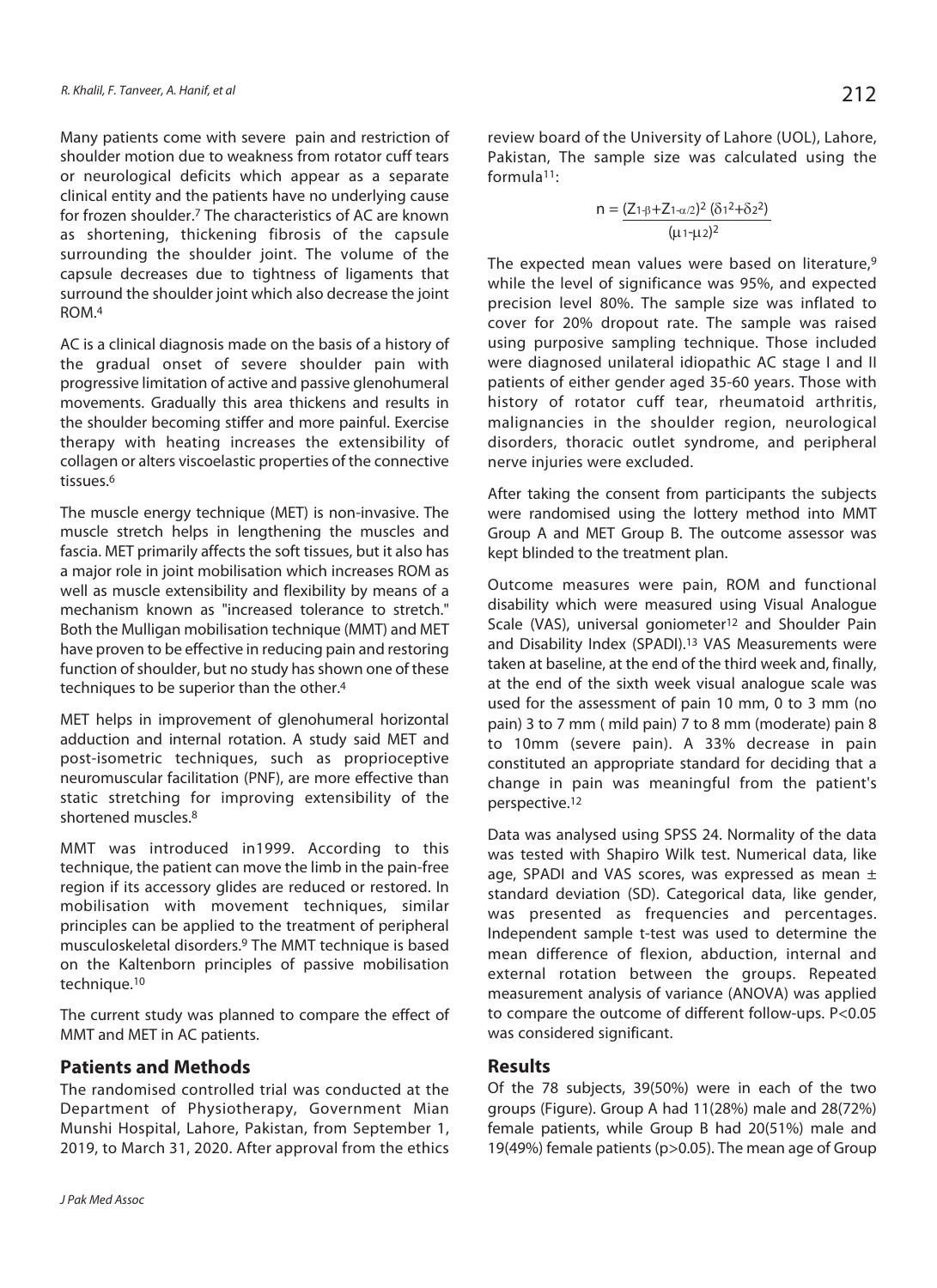**Table-1:** Descriptive data.

|             | <b>Descriptive Statistics</b> | <b>Group A</b><br>$(N=39)$ | <b>Group B</b><br>$(N=39)$ | P-value |  |
|-------------|-------------------------------|----------------------------|----------------------------|---------|--|
| Age (Years) | Mean $\pm$ S. D               | $42.63 \pm 11.80$          | $44.90 \pm 11.41$          | 0.06    |  |
| Gender      | Male                          | 11                         | 20                         | 0.08    |  |
|             | Female                        | 28                         | 19                         |         |  |

A was 42.63±11.80 years and in Group B it was 44.90±11.41 years (p>0.05) (Table-1).

Both groups showed significant improvement (Table-2), while inter-group comparison showed the difference to be non-significant at baseline and third week (p>0.05). However, post-intervention difference showed significantly better results in Group A compared to Group B (p<0.05) (Table-3).

|                              |                          | Group            | Factor 1         | <b>Factor J</b> | <b>Mean difference</b> | P value | 95% Confidence Interval for Difference |          |
|------------------------------|--------------------------|------------------|------------------|-----------------|------------------------|---------|----------------------------------------|----------|
|                              |                          |                  |                  |                 |                        |         | Lower                                  | Upper    |
| Range of Motion              | Flexion                  | Group A $(N=39)$ | <b>Base line</b> | 3rd week        | $-14.20$               | < 0.05  | $-18.17$                               | $-10.22$ |
|                              |                          |                  |                  | 6rd week        | $-28.72$               | < 0.05  | $-34.56$                               | $-22.88$ |
|                              |                          | Group $B(N=39)$  | <b>Base line</b> | 3rd week        | $-8.15$                | < 0.05  | $-10.53$                               | $-5.77$  |
|                              |                          |                  |                  | 6rd week        | $-15.82$               | < 0.05  | $-20.17$                               | $-11.46$ |
|                              | Abduction                | Group A $(N=39)$ | <b>Base line</b> | 3rd week        | $-11.92$               | < 0.05  | $-16.43$                               | $-7.41$  |
|                              |                          |                  |                  | 6rd week        | $-24.77$               | < 0.05  | $-31.40$                               | $-18.14$ |
|                              |                          | Group $B(N=39)$  | <b>Base line</b> | 3rd week        | $-6.74$                | < 0.05  | $-9.37$                                | $-4.11$  |
|                              |                          |                  |                  | 6rd week        | $-14.89$               | < 0.05  | $-20.21$                               | $-9.57$  |
|                              | <b>Internal Rotation</b> | Group A $(N=39)$ | <b>Base line</b> | 3rd week        | $-2.75$                | < 0.05  | $-4.69$                                | $-.804$  |
|                              |                          |                  |                  | 6rd week        | $-4.80$                | < 0.05  | $-6.93$                                | $-2.66$  |
|                              |                          | Group $B(N=39)$  | <b>Base line</b> | 3rd week        | $-1.64$                | < 0.05  | $-2.53$                                | $-.75$   |
|                              |                          |                  |                  | 6rd week        | $-3.66$                | < 0.05  | $-5.15$                                | $-2.17$  |
|                              | <b>External Rotation</b> | Group A $(N=39)$ | <b>Base line</b> | 3rd week        | $-6.47$                | < 0.05  | $-8.76$                                | $-4.18$  |
|                              |                          |                  |                  | 6rd week        | $-14.15$               | < 0.05  | $-17.19$                               | $-11.10$ |
|                              |                          | Group $B(N=39)$  | <b>Base line</b> | 3rd week        | $-3.76$                | < 0.05  | $-5.33$                                | $-2.20$  |
|                              |                          |                  |                  | 6rd week        | $-8.17$                | < 0.05  | $-10.49$                               | $-5.86$  |
| Pain Intensity               |                          | Group A $(N=39)$ | <b>Baseline</b>  | 3rd week        | 2.45                   | < 0.05  | 2.11                                   | 2.78     |
|                              |                          |                  | 6rd week         | 4.07            | < 0.05                 | 3.83    | 4.3                                    |          |
|                              |                          | Group B $(N=39)$ | <b>Baseline</b>  | 3rd week        | 2.53                   | < 0.05  | 2.17                                   | 2.90     |
|                              |                          |                  | 6rd week         | 4.00            | < 0.05                 | 3.68    | 4.31                                   |          |
| <b>Functional Disability</b> |                          | Group A $(N=39)$ | <b>Base line</b> | 3rd week        | 38.28                  | < 0.05  | 29.81                                  | 46.97    |
|                              |                          |                  | 6rd week         | 68.93           | < 0.05                 | 59.92   | 77.94                                  |          |
|                              |                          | Group $B(N=39)$  | <b>Base line</b> | 3rd week        | 29.01                  | < 0.05  | 24.41                                  | 33.61    |

**Table-3:** Inter-group comparison in terms of range of motion (ROM), pain and functional disability.

|                              |                          | <b>Follow-up</b> | <b>Group A</b><br>$(N=39)$ | <b>Group B</b><br>$(N=39)$ | <b>Mean difference</b> | P value | 95% Confidence Interval for Difference |              |
|------------------------------|--------------------------|------------------|----------------------------|----------------------------|------------------------|---------|----------------------------------------|--------------|
|                              |                          | (week number)    |                            |                            |                        |         | Lower                                  | <b>Upper</b> |
| Range of Motion              | Flexion                  | <b>Baseline</b>  | $117.50 \pm 20.34$         | $120.87 \pm 24.82$         | $-3.37$                | 0.51    | $-13.53$                               | 6.78         |
|                              |                          | 3rd              | $131.70 \pm 21.40$         | $129.02 \pm 22.66$         | 2.67                   | 0.59    | $-7.20$                                | 12.54        |
|                              |                          | 6th              | $146.22 \pm 18.95$         | $136.69 \pm 20.96$         | 9.53                   | < 0.05  | 0.58                                   | 18.48        |
|                              | Abduction                | <b>Baseline</b>  | $121.50 \pm 24.42$         | $121.48 \pm 23.62$         | 0.12                   | 0.99    | $-10.75$                               | 10.78        |
|                              |                          | 3rd              | $133.42 \pm 20.30$         | $128.23 \pm 23.98$         | 5.19                   | 0.29    | $-4.61$                                | 15.00        |
|                              |                          | 6th              | 146.27±19.05               | $136.37 \pm 23.01$         | 9.66                   | < 0.05  | 0.44                                   | 19.35        |
|                              | <b>Internal Rotation</b> | <b>Baseline</b>  | $73.52 + 5.20$             | 70.94±8.23                 | 2.57                   | 0.10    | $-0.511$                               | 5.66         |
|                              |                          | 3rd              | $76.27 \pm 3.29$           | $72.58 \pm 7.79$           | 3.69                   | < 0.05  | 1.01                                   | 6.35         |
|                              |                          | 6th              | $78.32 \pm 3.93$           | 74.61±7.69                 | 3.7                    | < 0.05  | 0.98                                   | 6.43         |
|                              | <b>External Rotation</b> | <b>Baseline</b>  | $48.57 + 9.34$             | $49.48 + 9.93$             | $-1.27$                | 0.56    | $-5.59$                                | 3.04         |
|                              |                          | 3rd              | $55.05 \pm 8.83$           | $53.61 \pm 9.57$           | 1.43                   | 0.49    | $-2.69$                                | 5.56         |
|                              |                          | 6th              | $62.72 \pm 7.98$           | $58.02 \pm 9.65$           | 4.69                   | < 0.05  | 0.73                                   | 8.66         |
| Pain Intensity               |                          | <b>Baseline</b>  | $8.80 + 0.60$              | $8.74 \pm 0.63$            | 0.05                   | 0.68    | $-0.22$                                | 0.33         |
|                              |                          | 3rd              | $6.35 \pm 0.89$            | $6.20 \pm 0.92$            | 0.14                   | 0.48    | $-0.26$                                | 0.55         |
|                              |                          | 6th              | $4.72 \pm 0.50$            | $4.74 \pm 0.59$            | $-0.18$                | 0.88    | $-0.26$                                | 0.22         |
| <b>Functional Disability</b> |                          | <b>Baseline</b>  | 126.83±19.09               | $125.13 \pm 8.54$          | 1.69                   | 0.61    | $-4.94$                                | 8.35         |
|                              |                          | 3rd              | $88.54 \pm 13.15$          | $96.12 \pm 12.39$          | $-7.57$                | < 0.05  | $-13.30$                               | $-1.84$      |
|                              |                          | 6th              | 57.89±14.94                | $77.2 \pm 6.86$            | $-19.3$                | < 0.05  | $-24.6$                                | $-14.14$     |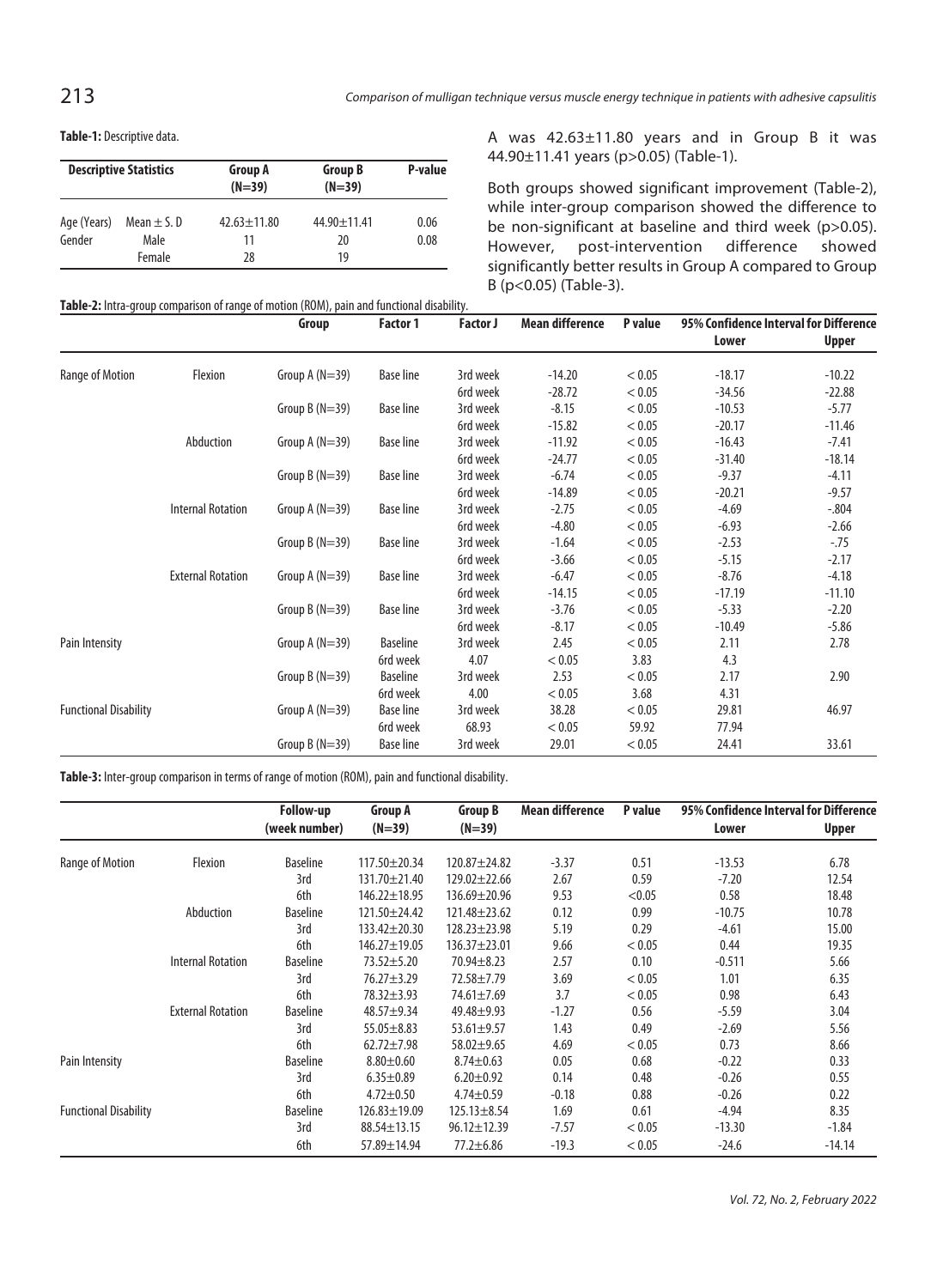

## **Discussion**

The findings of the current RCT are supported by literature.<sup>12,16</sup>

There current sample was predominantly female and this was line with literature as well.<sup>13</sup>

The current study showed significant improvement at the end of the 6-week intervention. A study on stage II AC patients reported flexion abduction improvement in the third week of treatment.14

MET has a significant role in ROM improvement.15 A study has reported improvement in Ac with mobilization with movement (MWM) as well.12

Another study showed better effects on AC with MWM compared to the Keltonborn technique.16

In one study, MET with conventional therapy reduced pain in AC patients.6

The present study showed that MMT and MET techniques were both effective in improving functional disability among AC patients, and the finding is in accord with earlier studies.17,18

The current study showed improved VAS and SPADI scores at the end of 6 weeks, while an earlier study reported better

## **References**

- 1. Deshmukh SS, Salian SC, Yardi S. A comparative study to assess the effectiveness of soft tissue mobilization preceding joint mobilization technique in the management of adhesive capsulitis. Indian J Physiother Occup Ther 2014; 8: 93-8.
- 2. Struyf F, Meeus M. Current evidence on physical therapy in patients with adhesive capsulitis: what are we missing? Clin Rheumatol 2014; 33: 593-600.
- 3. Scarlat MM, Goldberg BA, Harryman II DT. Frozen shoulder in diabetic patients: handle with care. The Journal of Musculoskeletal Medicine 2000; 17: 484.
- 4. Suri SA, Anand M. Comparative study on the effectiveness of Maitland mobilization technique versus muscle energy technique in treatment of shoulder adhesive capsulitis. Indian J Physiother Occup Ther 2013; 7: 1.
- 5. Parmar H, Jhankaria B, Maheshwari M, Singrakhia M, Shanbag S, Chawla A,et al. Magnetic resonance arthrography in recurrent anterior shoulder instability as compared to arthroscopy: a prospective comparative study. J Postgrad Med 2002; 48: 270-3.
- 6. Rayudu GM, Alagingi NK. EFFICACY OF MULLIGAN TECHNIQUE VERSUS MUSCLE ENERGY TECHNIQUE ON FUNCTIONAL ABILITY IN SUBJECTS WITH ADHESIVE CAPSULITIS. Int J Recent Sci Res 2018; 9: 25638-41.
- 7. Nguyen D. Anatomy, examination, and imaging of the shoulder. Oper. Tech. Orthop. 2008; 18: 2-8.
- 8. Samuel A, Rajput M, Gupta C, Kalra S. Indian J Physiothe Occup Ther.
- 9. Reddy BC, Metgud S. A randomized controlled trial to compare the effect of muscle energy technique with conventional therapy in stage ii adhesive capsulitis. Int J Physiother Res 2014; 2: 549-54.
- 10. Dellemijn PL, Fields HL, Allen RR, McKay WR, Rowbotham MC. The

scores after 4 weeks of treatment in the MMT group.18 Another study reported improved SPADI and VAS scores in MET group compared to the Maitland

In terms of limitations, the current study comprised only non-diabetic patients. Further studies need to be conducted by comparing various other mobilisation techniques and

MMT was found to be more useful in AC patients compared to MET in enhancing the shoulder ROM, and decreasing pain as well

technique<sup>19</sup> group.

treatment modalities.

as functional disability. **Disclaimer:** None.

**Conflict of Interest:** None. **Source of Funding:** None.

**Conclusion**